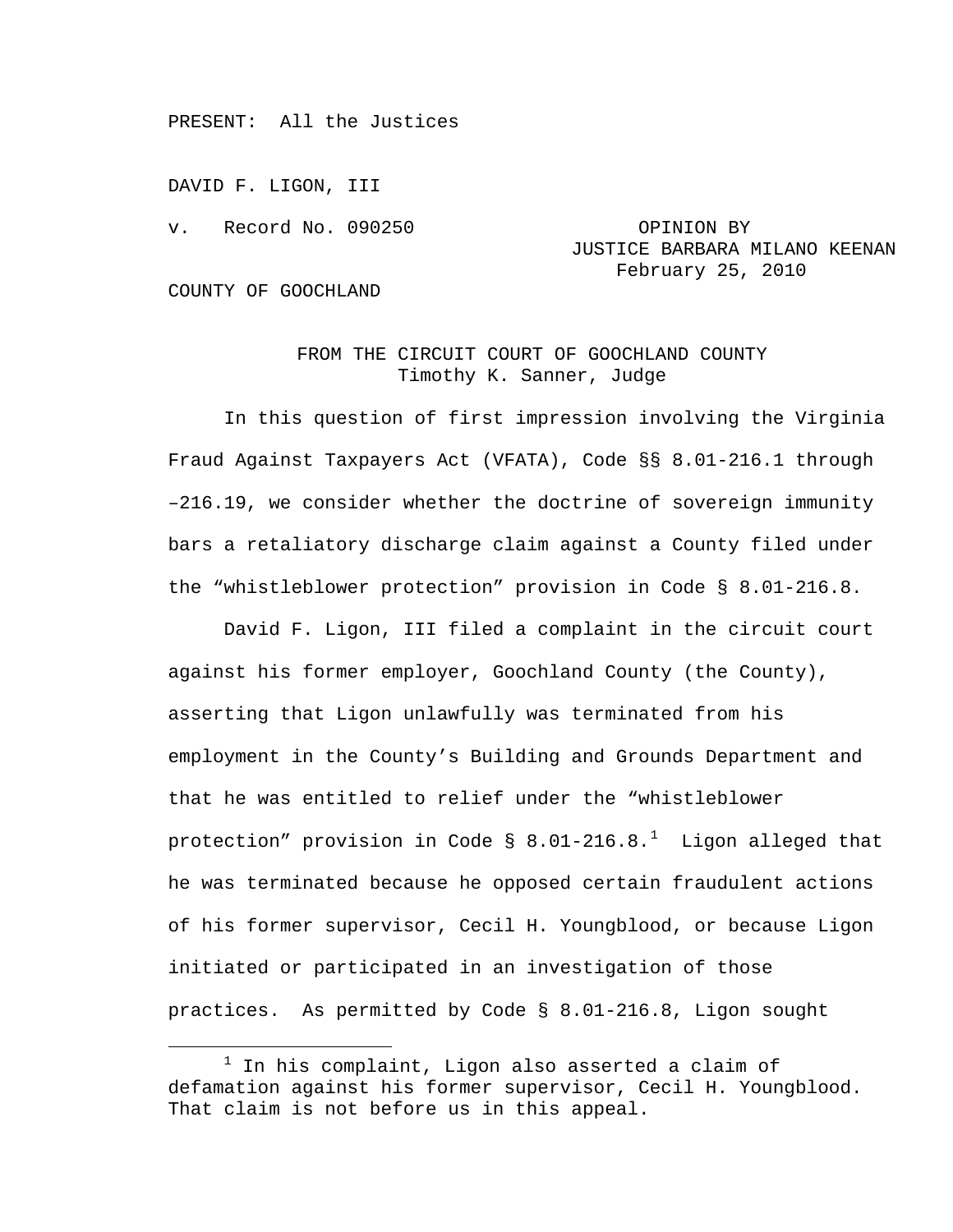compensatory damages, reinstatement of his employment, twice the amount of his "back pay," and attorney fees and costs. $^2$  $^2$ 

In his complaint, Ligon asserted that Youngblood used County property for personal gain, that Youngblood permitted employees he supervised to engage in personal errands during work hours, and that he directed employees he supervised to help complete personal projects during work hours. Ligon alleged that he reported Youngblood's improper actions to an investigator in the County Sheriff's Department and that several weeks later, the investigator interviewed Youngblood.

Ligon alleged that before the events in question, Youngblood previously had given Ligon a positive work evaluation. However, according to Ligon's complaint, immediately after Youngblood was interviewed by the investigator, Youngblood presented Ligon with a memorandum that criticized Ligon's "attitude" and was intended to "intimidate and harass" Ligon. Ligon also asserted that the day after the interview, Youngblood terminated Ligon's employment, stating that Ligon had engaged in "disruptive behavior and insubordination."

<span id="page-1-0"></span> <sup>2</sup>  $2$  Ligon sought additional damages based on his assertion that Youngblood acted negligently. However, as previously explained, Youngblood was dismissed from the suit and is not a party to this appeal.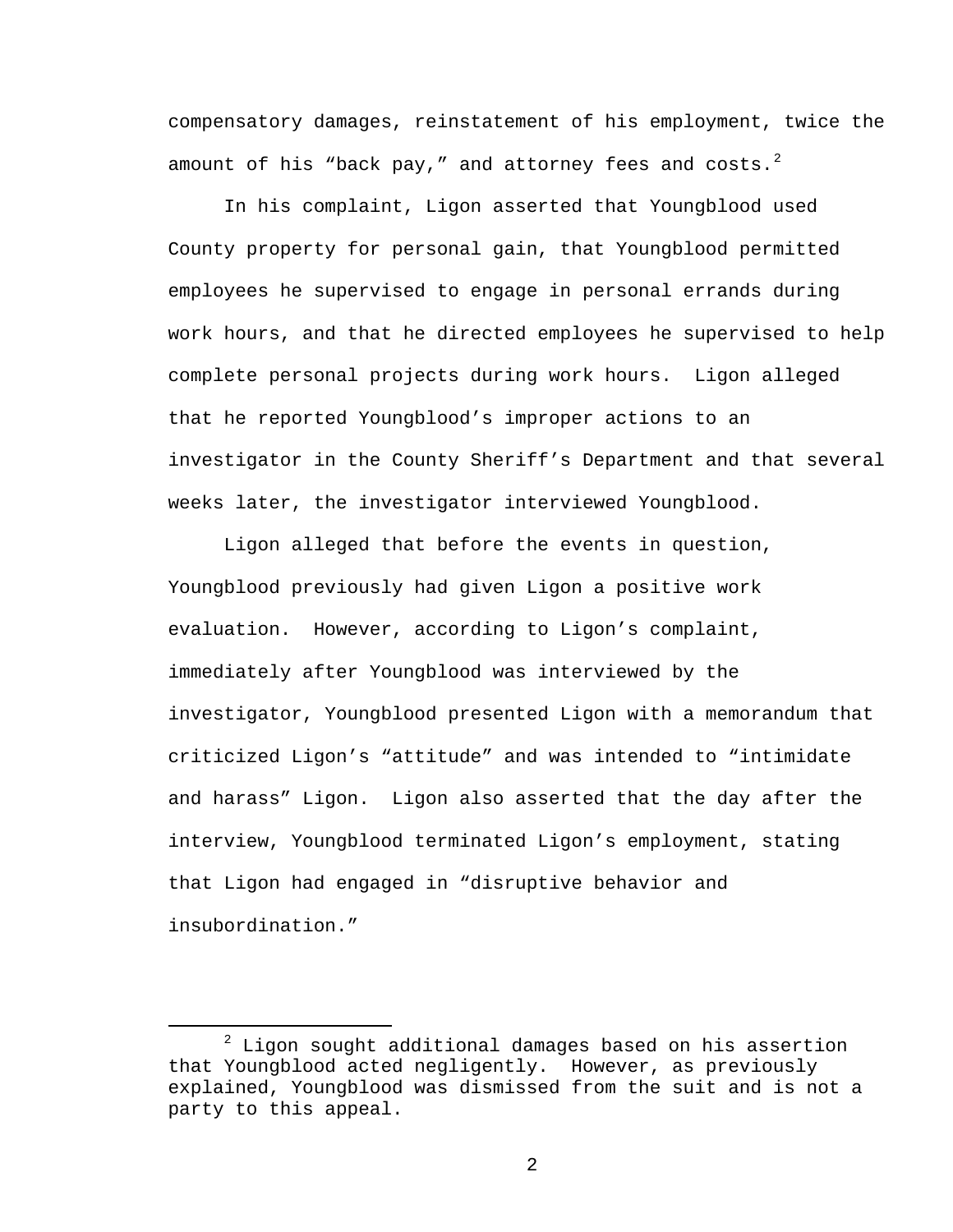The County filed a demurrer on several grounds, including that Ligon's retaliatory discharge claim was barred by the doctrine of sovereign immunity.<sup>[3](#page-2-0)</sup> After conducting a hearing, the circuit court sustained the County's demurrer, concluding that the County was immune from suit.<sup>[4](#page-2-1)</sup> The circuit court held that the VFATA did not contain a waiver of immunity sufficient to allow an action against the County. Ligon appealed from the circuit court's judgment.

On appeal, Ligon argues that the circuit court erred in sustaining the County's demurrer because the doctrine of sovereign immunity, while applicable to common law tort claims, does not affect statutory claims of retaliatory discharge under the VFATA. Ligon asserts that the plain language of Code § 8.01-216.8 protects "[a]ny employee" from retaliatory discharge, which includes employees of the Commonwealth and its political subdivisions.

In response, the County argues that the doctrine of sovereign immunity is applicable to all claims against the Commonwealth and its political subdivisions, including the claim

<span id="page-2-0"></span> $\overline{\phantom{a}}$  3  $3$  In its amended demurrer, the County also argued that the circuit court lacked jurisdiction under Code § 8.01-216.8 because the Commonwealth had knowledge of Ligon's allegations prior to his filing the lawsuit and because Ligon failed to comply with Code § 15.2-1248. The circuit court did not address these issues in its holding.

<span id="page-2-1"></span><sup>&</sup>lt;sup>4</sup> The circuit court also held that the doctrine of respondeat superior does not apply to the County, but that issue is not before us on appeal.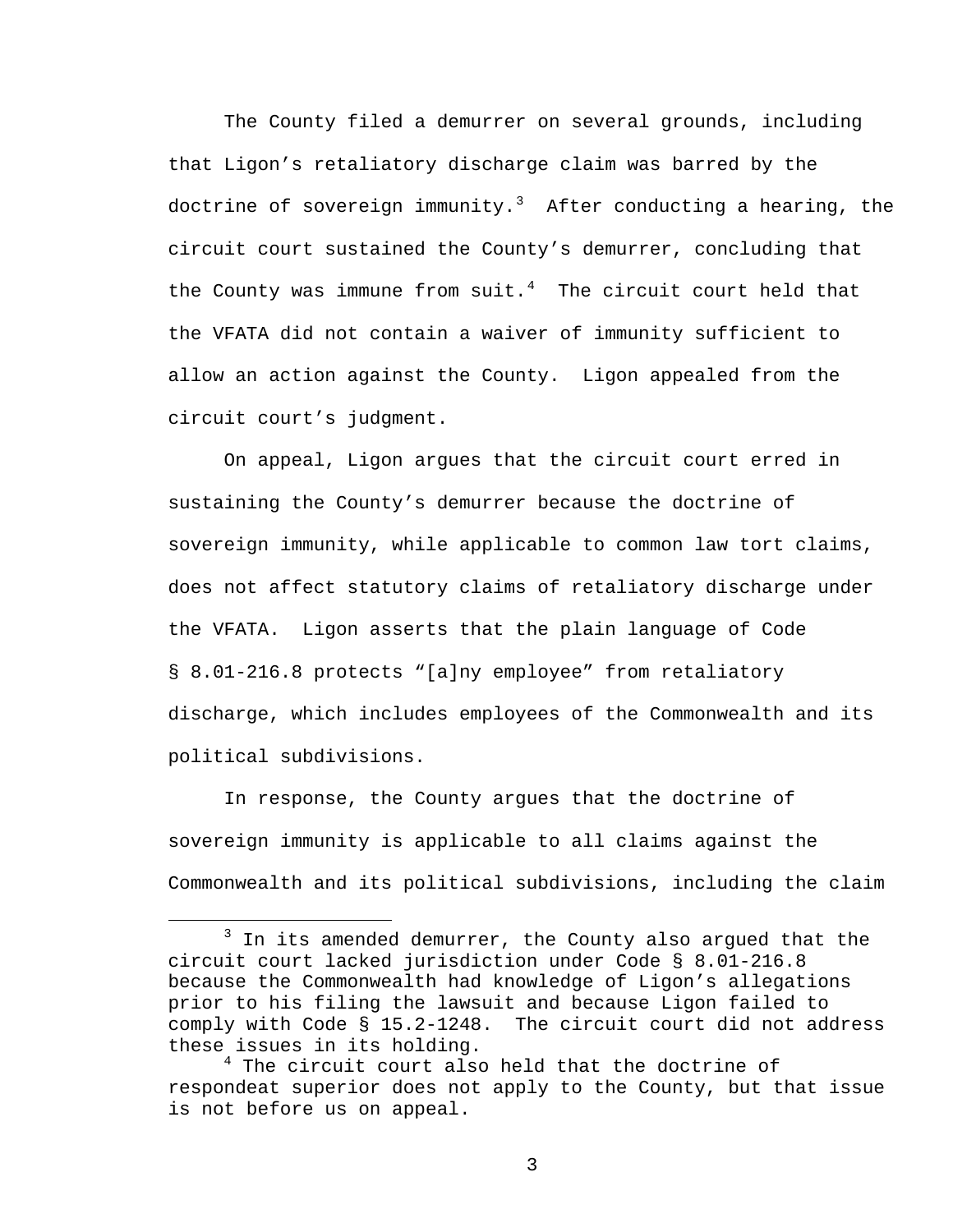brought by Ligon, unless that immunity is expressly waived by statute. The County contends that the VFATA does not contain an express waiver of immunity and that, therefore, the doctrine of sovereign immunity bars Ligon's suit under the VFATA. We agree with the County's arguments. $5$ 

The issue whether the doctrine of sovereign immunity barred Ligon from filing a retaliatory discharge claim against the County presents a purely legal question that we review de novo. See Antisdel v. Ashby, 279 Va. 42, 47, \_\_\_ S.E.2d \_\_\_, \_\_\_ (2010); Gray v. Virginia Sec'y of Transp., 276 Va. 93, 97, 662 S.E.2d 66, 68 (2008); Miller v. Highland County, 274 Va. 355, 364, 650 S.E.2d 532, 535 (2007). Under the doctrine of sovereign immunity, the Commonwealth is immune from liability for damages and from suits to restrain governmental action or to compel such action. Gray, 276 Va. at 102, 662 S.E.2d at 70; Afzall v. Commonwealth, 273 Va. 226, 231, 639 S.E.2d 279, 282 (2007). Thus, the Commonwealth is immune from tort liability for the acts or omissions of its agents and employees unless an express statutory or constitutional provision waives that immunity. Rector & Visitors of the Univ. of Va. v. Carter, 267

<span id="page-3-0"></span> $\frac{1}{5}$  $5$  In this appeal, we are not asked to consider and we do not consider whether Ligon's claim presents a valid assertion that Youngblood engaged in any unlawful practices as described in Code § 8.01-216.3 or that Ligon participated in an investigation of those practices. We consider only the sovereign immunity holding of the circuit court.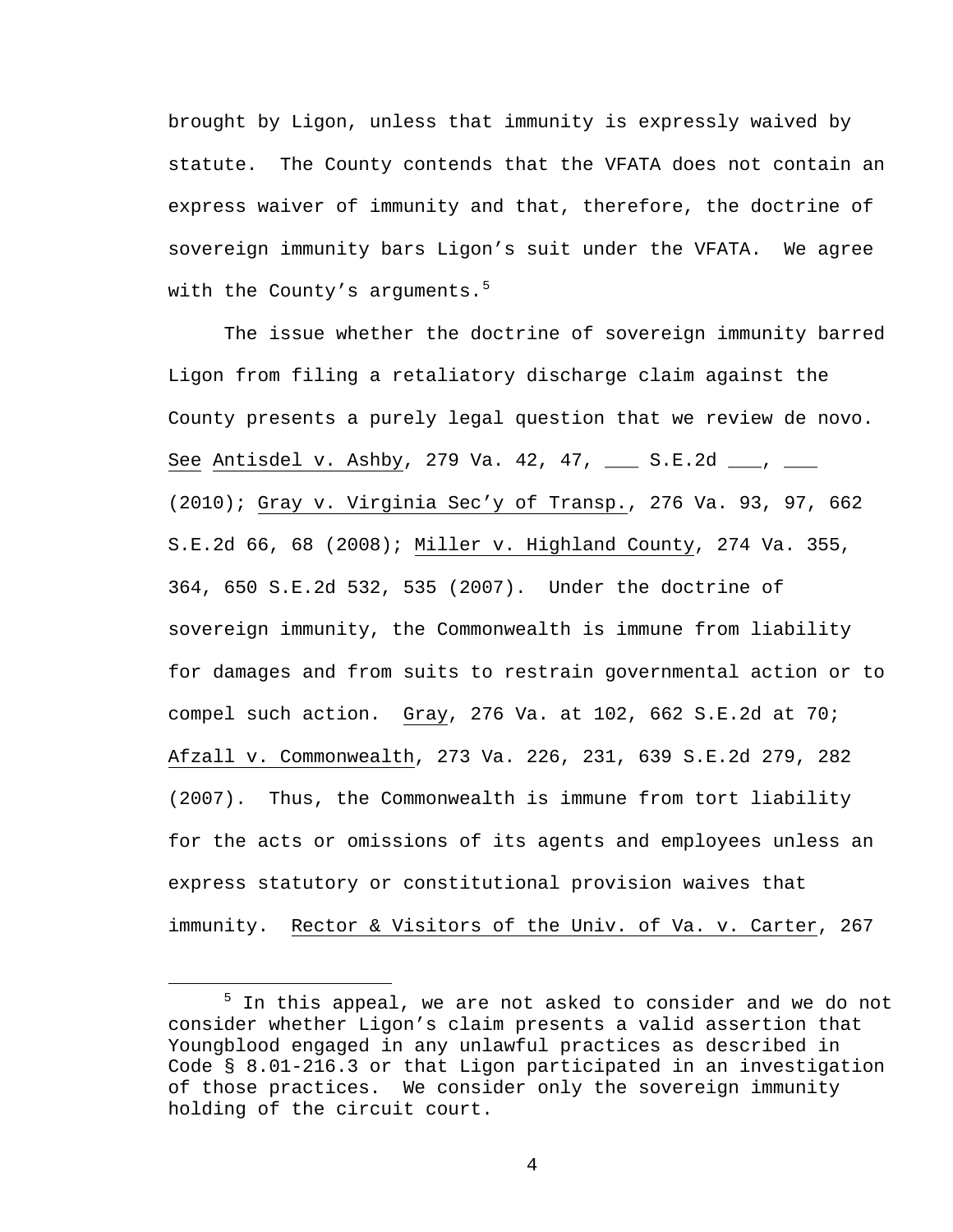Va. 242, 244, 591 S.E.2d 76, 78 (2004); Patten v. Commonwealth, 262 Va. 654, 658, 553 S.E.2d 517, 519 (2001); Melanson v. Commonwealth, 261 Va. 178, 181, 539 S.E.2d 433, 434 (2001). The same immunity principles apply to counties, which are political subdivisions of the Commonwealth. See Mann v. County Board of Arlington County, 199 Va. 169, 174, 98 S.E.2d 515, 518 (1957); Fry v. County of Albemarle, 86 Va. 195, 197-98, 9 S.E. 1004, 1005 (1890).

The doctrine of sovereign immunity serves many purposes. These purposes include protecting the public purse, ensuring the uninterrupted functioning of government, eliminating any public inconvenience and danger that may result from officials being fearful to act, assuring that citizens will continue to accept public employment, and discouraging individuals from improperly threatening or initiating vexatious litigation. Gray, 276 Va. at 101, 662 S.E.2d at 70; Afzall, 273 Va. at 231, 639 S.E.2d at 282; Messina v. Burden, 228 Va. 301, 307-08, 321 S.E.2d 657, 660 (1984).

Only the General Assembly can determine as a matter of policy whether the Commonwealth's sovereign immunity should be abrogated with regard to a particular type of legal action. Afzall, 273 Va. at 230, 639 S.E.2d at 281; Commonwealth v. Luzik, 259 Va. 198, 206, 524 S.E.2d 871, 876 (2000). In reviewing a statute, courts will conclude that the General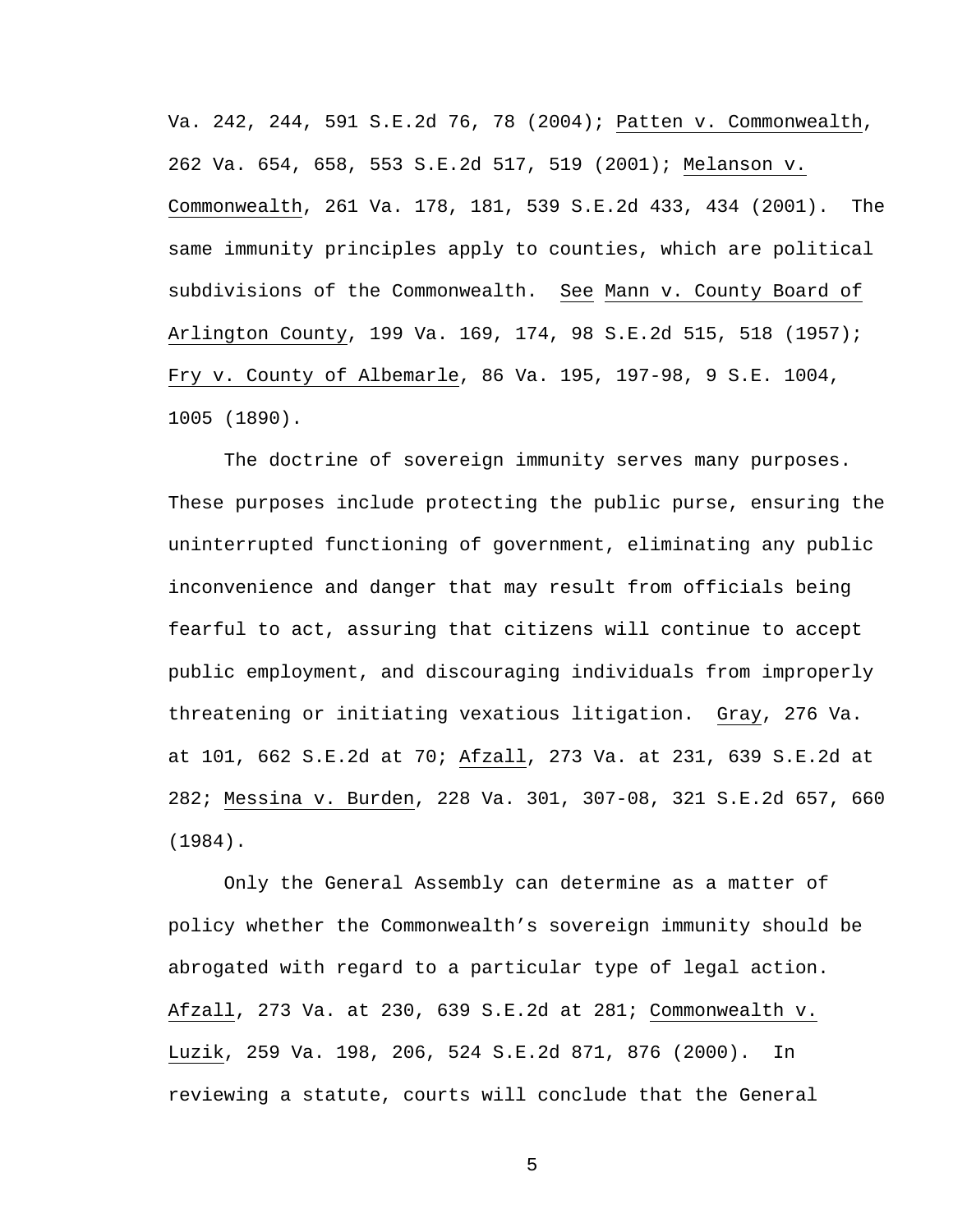Assembly has taken such action abrogating the Commonwealth's sovereign immunity only when the statutory language has explicitly and expressly announced such a waiver. See Gray, 276 Va. at 102, 662 S.E.2d at 71; Afzall, 273 Va. at 230, 639 S.E.2d at 281; Hinchey v. Ogden, 226 Va. 234, 241, 307 S.E.2d 891, 895 (1983); Elizabeth River Tunnel Dist. v. Beecher, 202 Va. 452, 457, 117 S.E.2d 685, 689 (1961).

In this context, we consider whether the doctrine of sovereign immunity bars a claim of retaliatory discharge brought under the VFATA against the Commonwealth or a political subdivision of the Commonwealth. We hold that it does.

Courts in Virginia generally do not recognize a common law tort claim for retaliatory discharge. Dray v. New Market Poultry Prods., Inc., 258 Va. 187, 191, 518 S.E.2d 312, 313 (1999); Miller v. SEVAMP, Inc., 234 Va. 462, 468, 362 S.E.2d 915, 918 (1987); but see Bowman v. State Bank of Keysville, 229 Va. 534, 539-40, 331 S.E.2d 797, 800-01 (1985) (applying narrow exception to employment-at-will rule to hold that employees had stated cause of action in tort against directors for retaliatory discharge in violation of public policy). However, the General Assembly has provided statutory causes of action for retaliatory discharge in certain limited circumstances. In addition to the "whistleblower protection" provision in the VFATA, the General Assembly also has provided a statutory cause of action for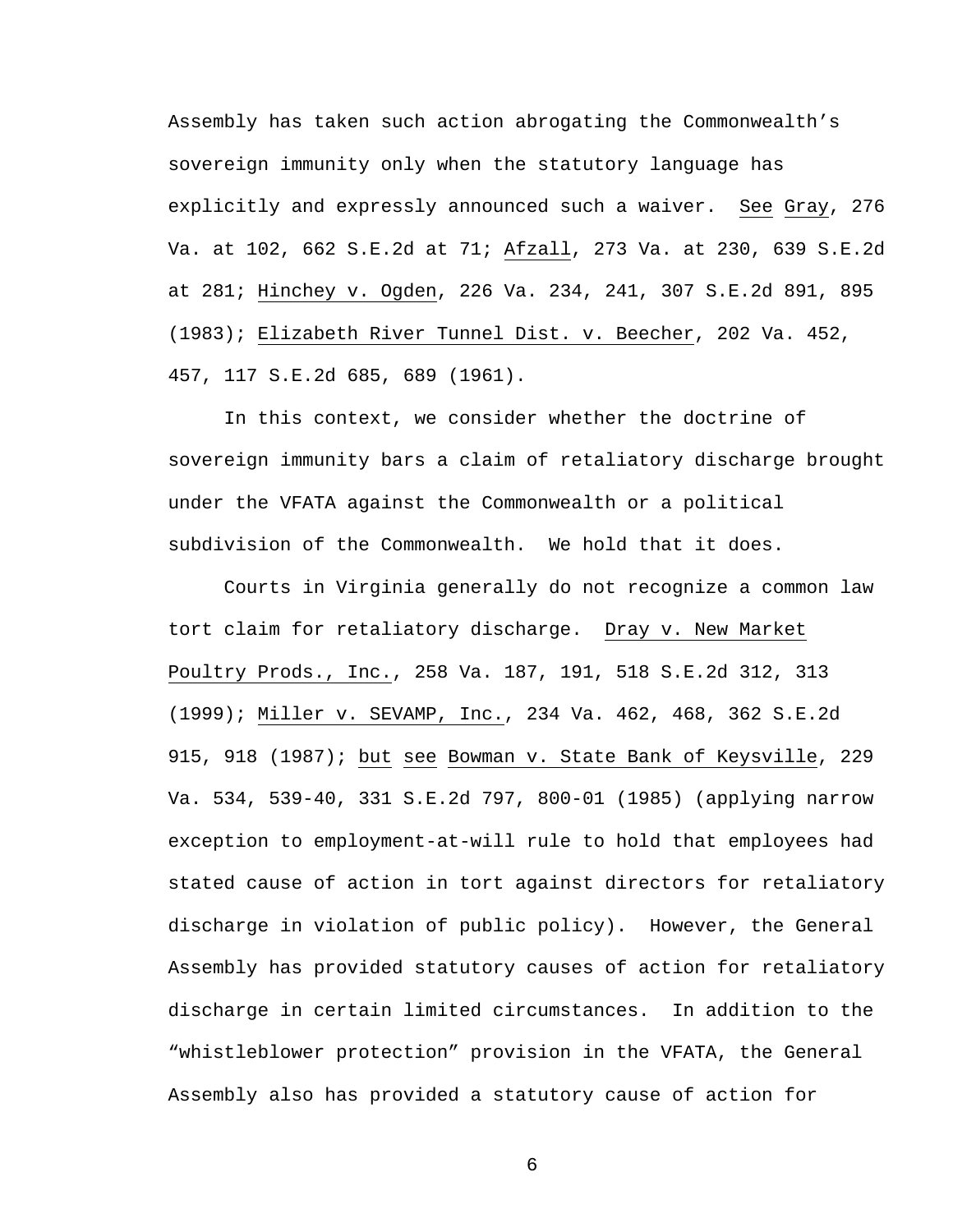retaliatory discharge for any employee discharged for filing a safety or health complaint, see Code §§ 40.1-51.2:1 and -51.2:2, and for any employee who is fired for filing a workers' compensation claim, see Code § 65.2-308. See Miller, 234 Va. at 468, 362 S.E.2d at 918-19.

The "whistleblower protection" provision in Code § 8.01- 216.8 provides a limited cause of action unknown at common law. See Dray, 258 Va. at 191, 518 S.E.2d at 313; Miller, 234 Va. at 468, 362 S.E.2d at 918. The seventh paragraph of Code § 8.01- 216.8 states in relevant part:

Any employee who is discharged, . . . threatened, harassed, or in any other manner discriminated against . . . by his employer because he has opposed any practice referenced in § 8.01-216.3 or because he has initiated, . . . assisted, or participated in any manner in any investigation . . . under this article, shall be entitled to all relief necessary to make the employee whole. Such relief shall include reinstatement with the same seniority status such employee would have had but for the discrimination, two times the amount of back pay, interest on the back pay, and compensation for any special damages sustained as a result of the discrimination, including litigation costs and reasonable attorneys' fees.

In creating this cause of action, the General Assembly chose the words "any employee" when identifying the class of employees covered by the statute. See Code § 8.01-216.8. In like manner, the General Assembly identified the "employer" of "any employee" as the person or entity against whom suit may be brought under the VFATA. Id. Notably, however, the General Assembly did not define either the term "employer" or the term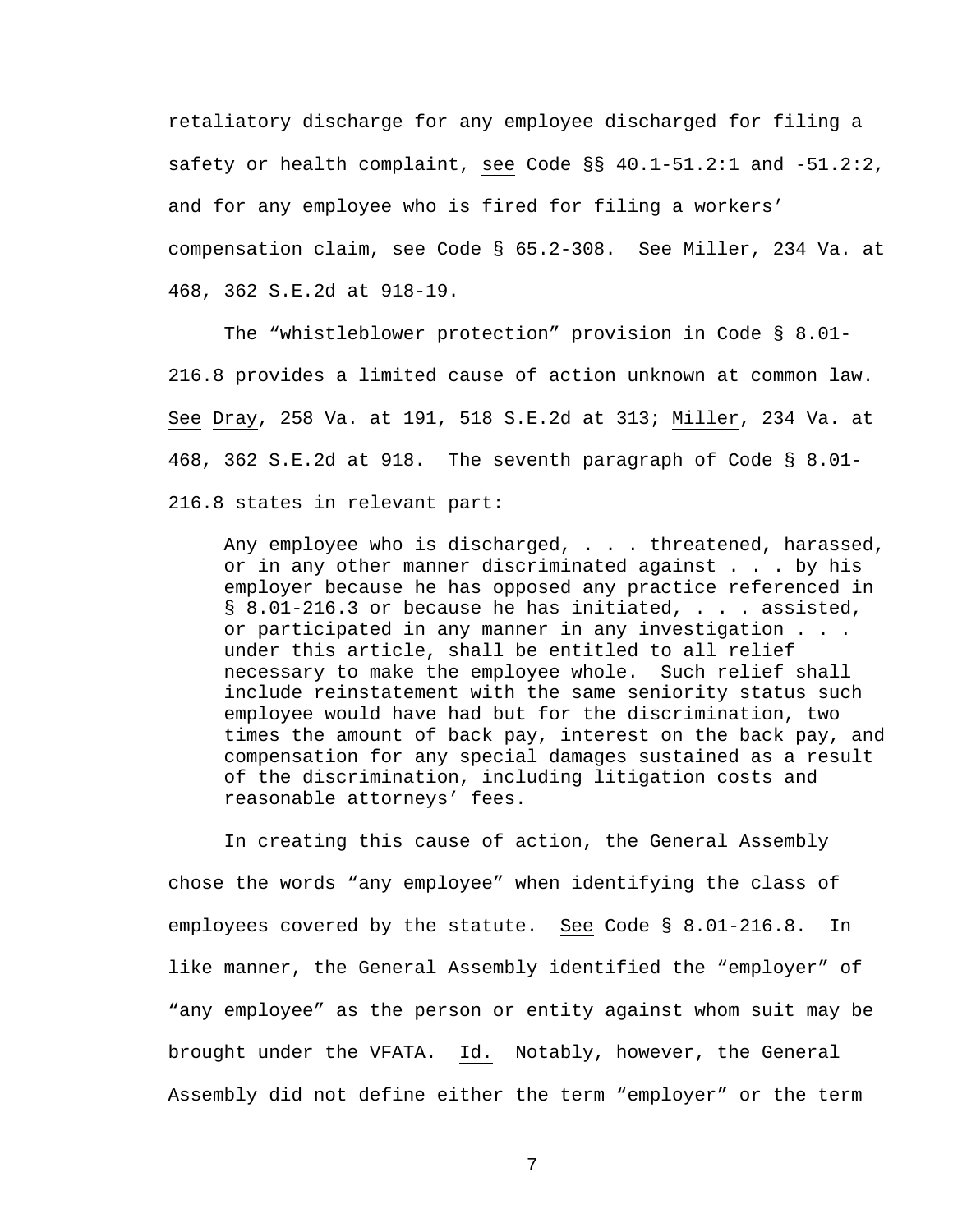"employee" in the VFATA. Therefore, because neither of these terms contains an explicit reference to the Commonwealth and its political subdivisions or to their employees, we must examine the text of the VFATA to determine whether the General Assembly explicitly and expressly announced a waiver of sovereign immunity permitting the filing of retaliatory discharge actions under Code § 8.01-216.8 by employees of the Commonwealth or its political subdivisions.

We conclude that the General Assembly did not announce such a waiver in the text of the VFATA. The only mention in the VFATA of actions against the Commonwealth is made in the third paragraph of Code § 8.01-216.8. That paragraph states, in relevant part:

No court shall have jurisdiction over an action brought under this article against any department, authority, board, bureau, commission, or agency of the Commonwealth, [or] any political subdivision of the Commonwealth . . . if the action is based on evidence or information known to the Commonwealth when the action was brought.

Code § 8.01-216.8.

This language is silent regarding the question whether employees of the Commonwealth and its political subdivisions are included in the term "[a]ny employee" in the seventh paragraph of Code § 8.01-216.8. Although the above language in the third paragraph indicates that the General Assembly contemplated that the Commonwealth may be named as a defendant in some type of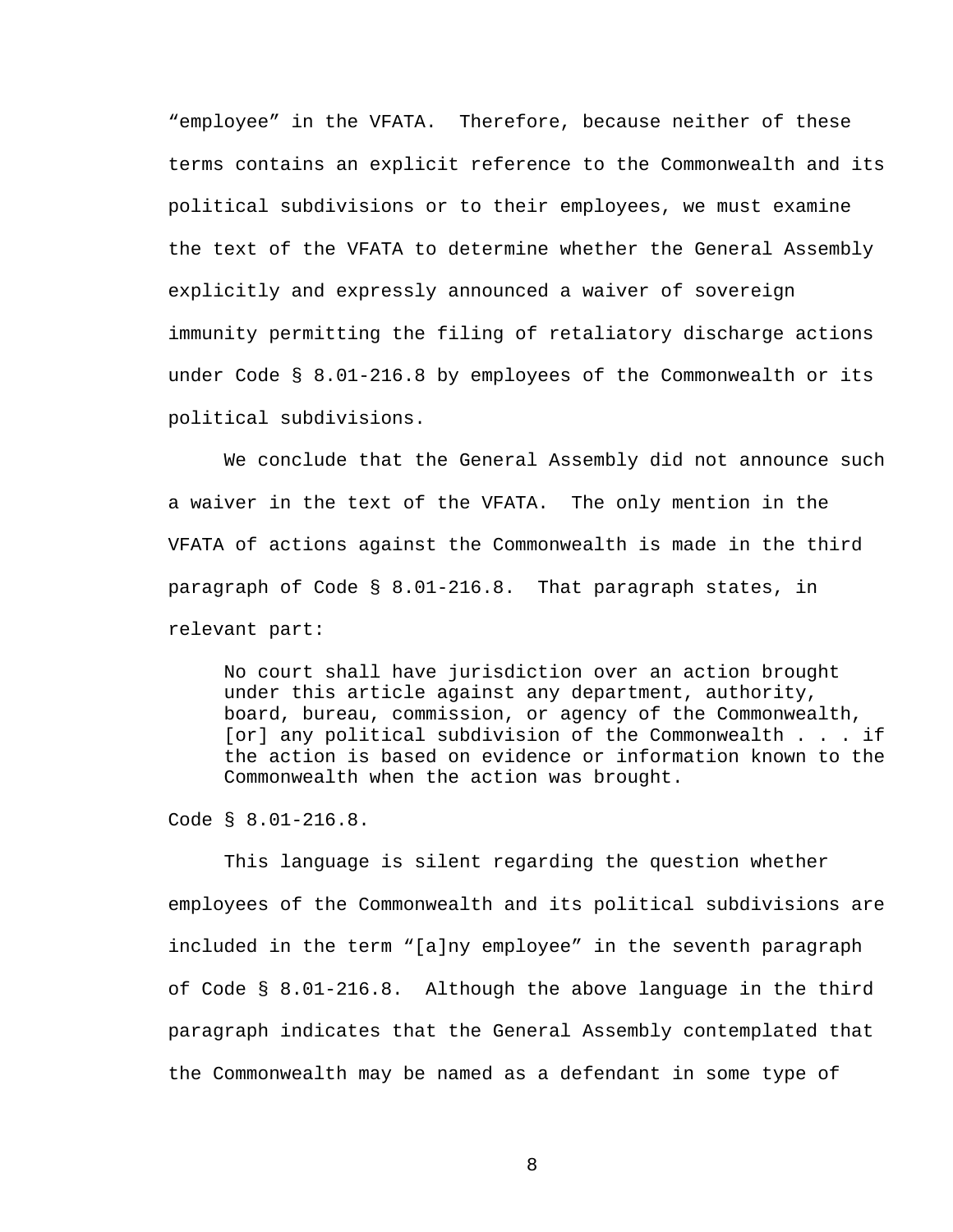legal action under the VFATA, nothing in that language, or any other language in the VFATA, specifically states that employees of the Commonwealth and its political subdivisions may sue their employers for retaliatory discharge under the statute. Thus, we conclude that the language in the third paragraph of Code § 8.01-216.8 does not contain an explicit waiver of sovereign immunity allowing employees of the Commonwealth and its political subdivisions to bring retaliatory discharge actions under the VFATA.

Finally, we observe that we previously have rejected other attempts to construe general statutory language as an announcement waiving the Commonwealth's sovereign immunity. See e.g. Carter, 267 Va. at 245, 591 S.E.2d at 78 (Virginia Tort Claims Act contained no express waiver of immunity for agencies of Commonwealth); Beecher, 202 Va. at 457, 117 S.E.2d at 689 (statutory language stating that entity "may sue and be sued" did not constitute explicit waiver of immunity). Our conclusion that the VFATA does not contain an explicit and express waiver of the Commonwealth's sovereign immunity regarding retaliatory discharge actions is consistent with our prior holdings, because a waiver of sovereign immunity cannot be implied from general statutory language. See Gray, 276 Va. at 102, 662 S.E.2d at 71; Afzall, 273 Va. at 230, 639 S.E.2d at 281; Hinchey, 226 Va. at 241, 307 S.E.2d at 895; Beecher, 202 Va. at 457, 117 S.E.2d at